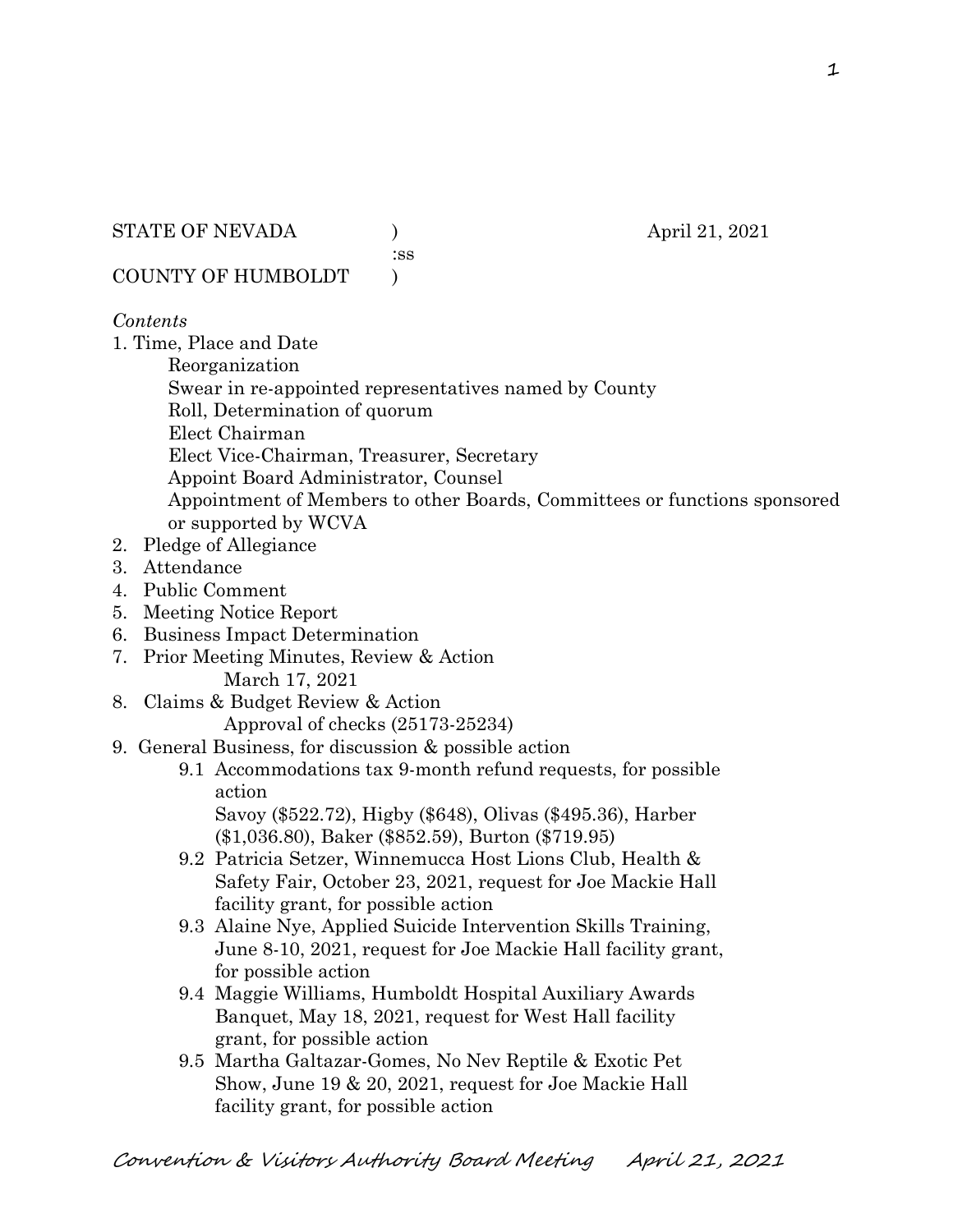- 9.6 Jace Billingsley, Up From the Mucc Wrestling Camp, June 13-15, 2021, request for payment of WEC facility fees, for possible action
- 9.7 Kent Arrien, Humboldt County Shooting Park, request for Cooperative Funding, for possible action
- 9.8 Mary Lou Curti, Winnemucca Ladies Golf Club Couples Golf Tournament, June 5 & 6, 2021, request for Cooperative Funding, for possible action
- 9.9 Mark Evatz, Nevada Muleys Annual Fundraising Banquet, May 22, 2021, request for payment of Winnemucca Event Center facility rental fee OR request for Convention Center West Hall facility grant, for possible action
- 9.10 Jess Jones, Outlaw Broncs New Years Bronc Bash & Runnin' 4 the Money, originally scheduled for December 31, 2020 – January 3, 2021, but canceled after receiving grant & underwriting of \$20,000 from WCVA – receive further information from Jones on reimbursement to WCVA; consider, take appropriate action
- 9.11 Denio Community Club, request for Small Community Grant funding, for possible action
- 10. Director's Report, for discussion & possible action
	- 10.1 Koyote Kruisers, 2021 Kruise Car Show, June 19, 2021, \$500 event sponsorship, for possible action
	- 10.2 Shelly Noble retirement, discussion regarding replacement and authorization to solicit to fill the position, for possible action
- 11. Board Secretary & Counsel Report for discussion & possible action
	- 11.1 Secretary and Counsel Report, for information
	- 11.2 Chamber of Commerce Report for March 2021, for review
	- 11.3 Update on delinquencies, possible request for authorization for disclosure of confidential information of one or more licensees, for possible action
	- 11.4 Improvement projects status reports West Hall street sign, Joe Mackie Hall improvements, West Hall parking lighting, Joe Mackie Hall chiller, Joe Mackie Hall parking
	- 11.5 COVID-19 developments
	- 11.6 Other recent developments
- 12. Board Administrator Report, for discussion & possible action
	- 12.1 Financial reports, for information
- 13. Other Reports
- 14. Next Meeting Date
- 15. Adjournment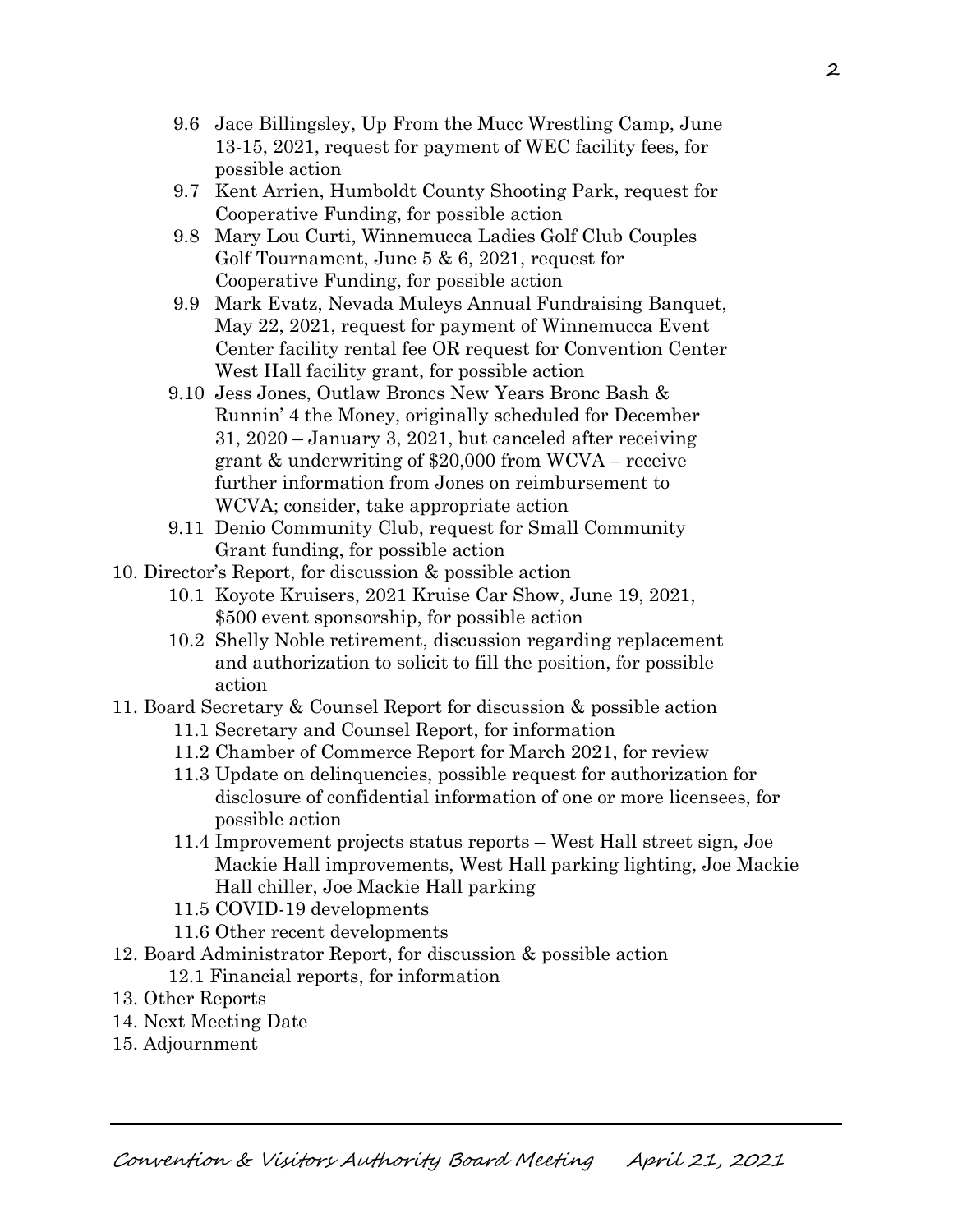# **MINUTES, APRIL 17, 2021**

### **1. Time, Place and Date.**

Reorganization

At our March 17, 2021 meeting the board was made aware that our Hotel, Motel and Business representatives should have been appointed by the Humboldt County Commission in January for a two-year term. These appointments did not take place due to an oversight. At the April 5, 2021 Humboldt County Commission meeting Brian Stone (Hotel Representative), Terry Boyle (Motel Representative) and John Arant (Business Representative) were reappointed to this board for two more years, ending January 2, 2023.

Swear in re-appointed representatives named by County Terry, Brian and John were sworn into their positions by Bill Macdonald.

Elect Chairman, Vice-Chairman, Treasurer, Secretary After some discussion, the board were in agreement to leave the officers in the same positions as they had been for the past two years, including Board Administrator and Counsel:

Chairman: Terry Boyle Vice-Chairman: Brian Stone Treasurer: Jim Billingsley Board Secretary and Counsel: Bill Macdonald Administrator: Kendall Swensen

The Winnemucca Convention & Visitors Authority met in regular session in full conformity with the law at the Winnemucca Convention Center, West Hall, Winnemucca, Nevada at 4:00 pm on Wednesday, April 17, 2021 with Chairman Terry Boyle presiding.

In accordance with Governor Sisolak's Declaration of Emergency in Response to the COVID-19 epidemic, the Board's meeting was conducted online via Microsoft Teams and in person. The configuration of the Board's meeting room was set up to accommodate a minimum of 6 feet between each Board and Staff member at the head table. The audience chairs were set up not closer than 6 feet to the head table, with seats not less than a minimum of 6 feet apart in all directions.

## **2. Pledge of Allegiance.**

|                 |                                | <b>3. Attendance.</b> Convention and Visitors Authority Board Officials Present: |
|-----------------|--------------------------------|----------------------------------------------------------------------------------|
| Terry Boyle     |                                | Chairman and Motel Representative                                                |
| Brian Stone     |                                | Vice Chairman and Hotel Representative                                           |
| Jim Billingsley |                                | Treasurer and City Representative                                                |
|                 | Ron Cerri, via Microsoft Teams | County Representative                                                            |

Convention & Visitors Authority Board Meeting April 21, 2021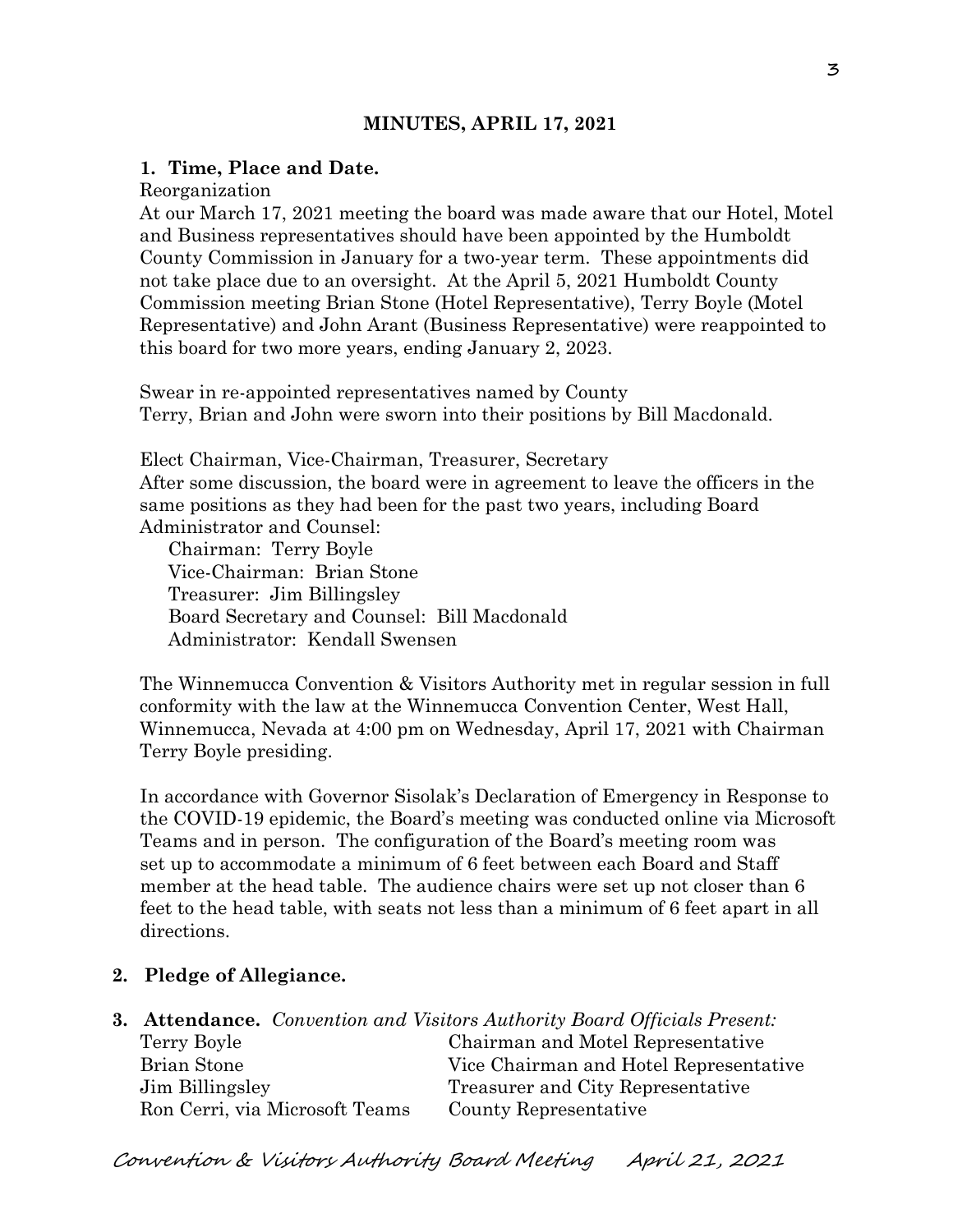John Arant Business Representative Bill Macdonald Secretary and Counsel

*Convention and Visitors Authority Board Officials Absent:* Kendall Swensen Board Administrator

*Staff Members Present:* Kim Petersen Director Shelly Noble Administrative Clerk

*Staff Members Absent:* None

| Others Present:       |                           |
|-----------------------|---------------------------|
| DiAn Putnam           | Wmca Ladies Golf          |
| Mary Lou Curti        | Wmca Ladies Golf          |
| Jerry Ann Fenkell     | Wmca Ladies Golf          |
| Jeff Thompson         | Reptile Show              |
| Michel Warner         | Reptile Show              |
| Martha Baltazar-Gomes | Reptile Show              |
| Susan Harrer          | <b>Hospital Auxiliary</b> |
| Maggie Williams       | <b>Hospital Auxiliary</b> |
| Laura Shea            | Humboldt General Hospital |
| Patricia Setzer       | Wmca Host Lions Club      |
| Kent Arrien           | Humb Co Shooting Club     |

#### **4. Public Comment.**

## **5. Meeting Notice Report.**

Chairman Boyle reported that notice, including meeting agenda, was posted by Shelly Noble by 9:00 am Friday, April 16, 2021 at Humboldt County Library, Court House, Post Office, City Hall and Convention Center West Hall. No persons have requested mailed notice during the past six months.

**6. Business Impact Determination.** Chairman Boyle asked whether any agenda item proposes the adoption by the city or by the county or by the WCVA of any rule, including any ordinance or resolution which would impose, increase or change the basis for the calculation of a fee that is paid in whole or in substantial part by businesses, which would impose a direct and significant economic burden upon a business or directly restrict the formation or expansion of a business, pursuant to NRS Chapter 237? The Chairman called for board or public input thereon; Counsel reported there was no agenda problem; there was no public comment thereon. Action taken.

 *Terry Boyle made a motion that there appears to be no business* 

None.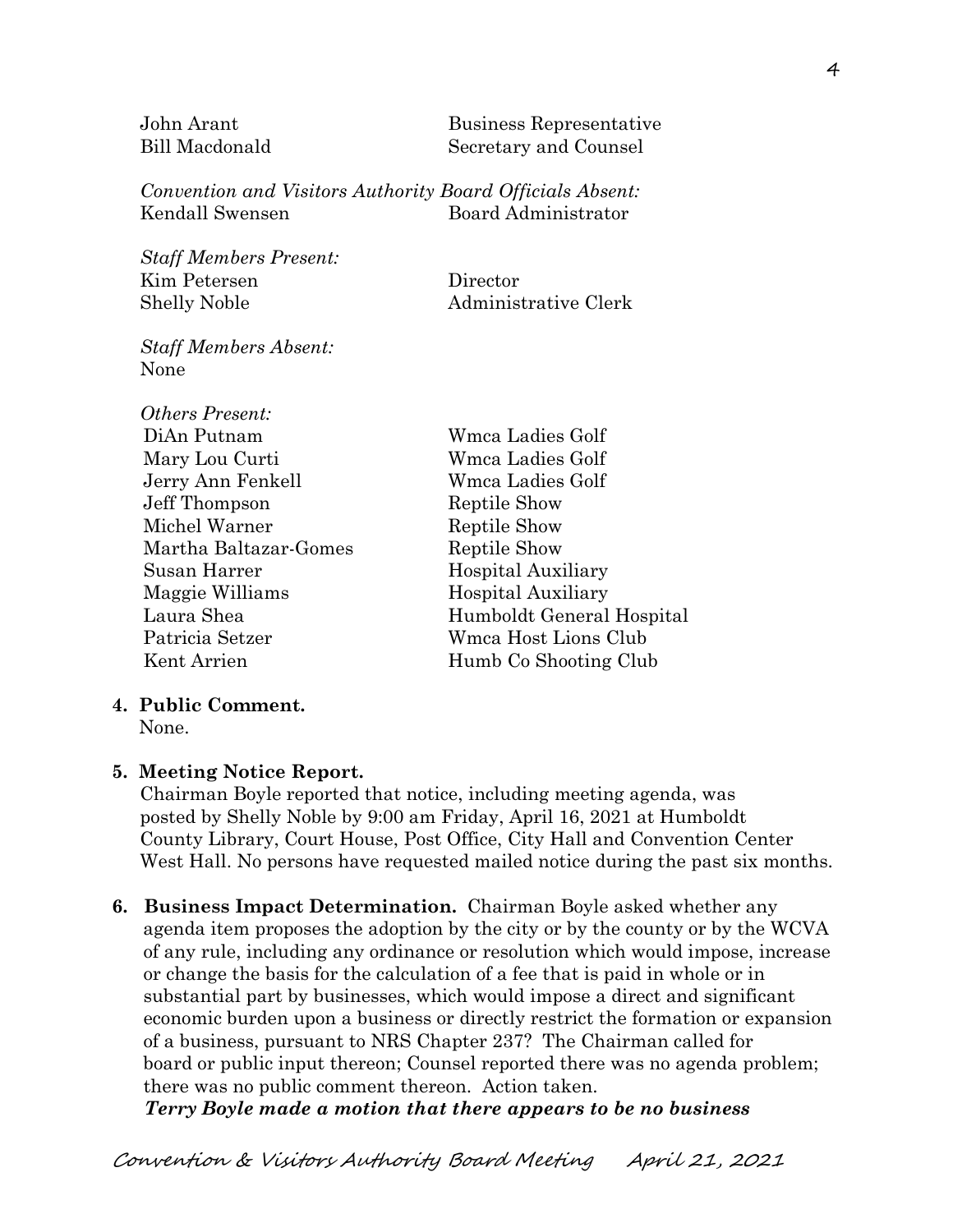*impacting fee matter on today's agenda. The motion carried, 5-0.*

**7. Minutes, Review & Action** 

Prior meeting minutes of March 9, 2021. *Brian Stone made a motion to accept the minutes of the March 9, 2021 special meeting. Motion carried, 4-0.* Ron Cerri abstained because he was not present at this meeting.

Prior meeting minutes of March 17, 2021. *Brian Stone made a motion to accept the minutes of the March 17, 2021 meeting. Motion carried, 5-0.*

Prior meeting minutes of March 18, 2021.

*Brian Stone made a motion to accept the minutes of the March 18, 2021 special meeting. Motion carried, 4-0.* Jim Billingsley abstained because he was not present at this meeting.

**8. Claims, Review & Action.** The following claims, which had been submitted in list form to the board members for review with their 3-day meeting notice and agenda, with the opportunity to obtain further information before or at the meeting, were submitted for payment on April 21, 2021:

| <b>BANK ACCOUNT</b> | <b>CHECK NUMBERS</b> | <b>AMOUNT</b> |
|---------------------|----------------------|---------------|
| Nevada State Bank   | 25173 - 25234        | \$196,177.03  |

*John Arant made a motion to approve all claims submitted for April 17, 2021. The motion carried, 5-0.*

**9. General Business, for discussion & possible action**

**9.1 Accommodations tax 9-month refund requests, for possible action Savoy (\$522.72), Higby (\$648), Olivas (\$495.36), Harber (\$1,036.80), Baker (\$852.59), Burton (\$719.95)**

*Terry Boyle made a motion to approve the accommodation tax 9-months deemed to be a permanent resident refunds for James Savoy (\$522.72), Arthur Higby (\$648), Jose Olivas (\$496.36), Michael Harber (\$1,036.80), Corwin Baker (\$852.59), Blain Burton (\$719.95). Motion carried, 5-0.* 

**9.2 Patricia Setzer, Winnemucca Host Lions Club, Health & Safety Fair, October 23, 2021, request for Joe Mackie Hall facility grant, for possible action**

This board is very familiar with this worthwhile event that is held in our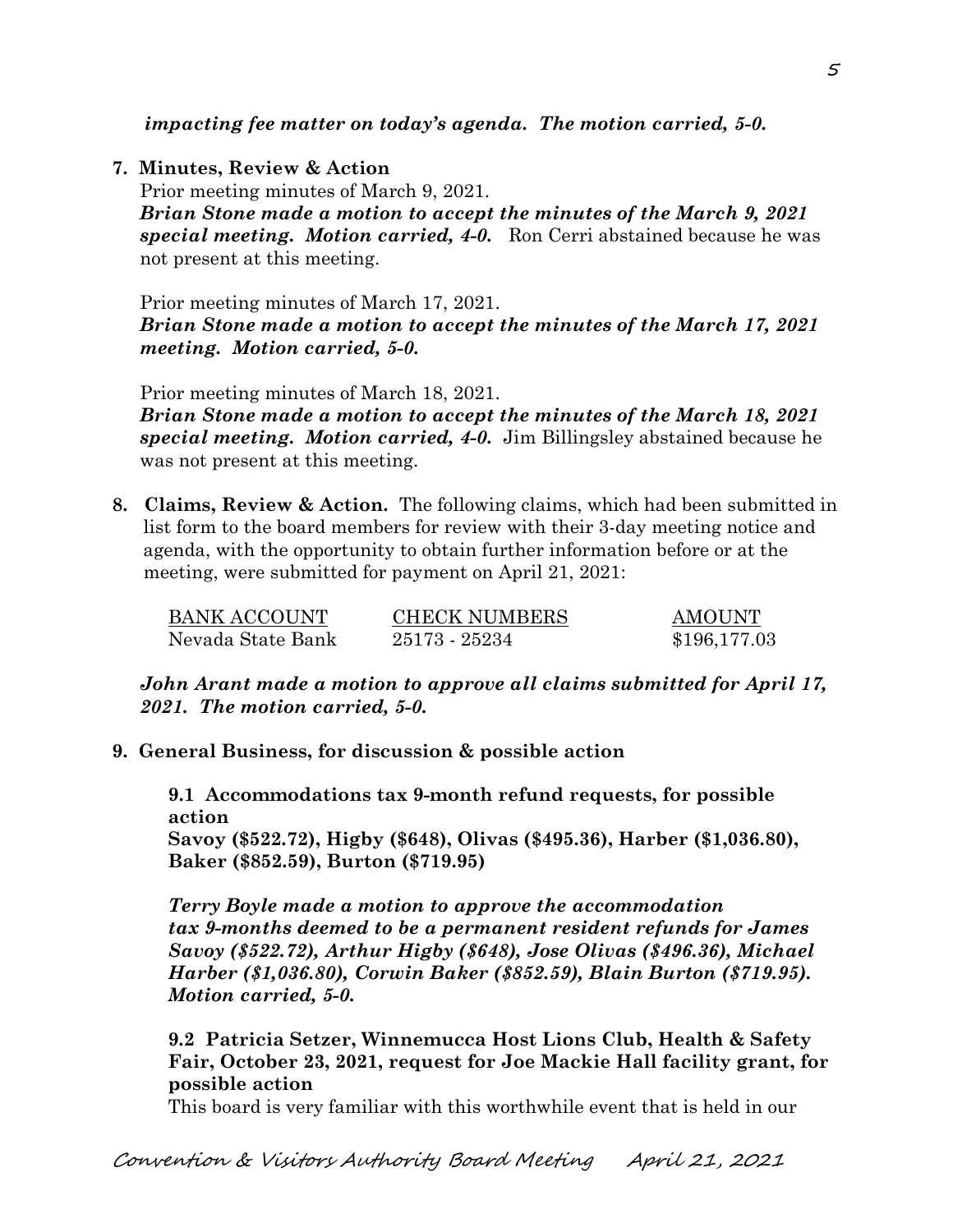facility annually, usually in March. Due to the pandemic, the Lions Club is planning for an October event this year and is requesting the use of the main floor of Joe Mackie Hall. Patricia is here today with Laura Shea the new Public Information Officer at Humboldt General Hospital. Patricia and Laura have some new ideas that they hope will attract younger people in the community to take advantage of the health testing that is available at this event. *John Arant made a motion to approve a \$600 facility grant for the main floor of the Wmca Host Lions Club Health & Safety Fair, October 23, 2021. Motion carried, 5-0.* Winnemucca Host Lions club is responsible for any other customary Convention Center charges.

## **9.3 Alaine Nye, Applied Suicide Intervention Skills Training, June 8- 10, 2021, request for Joe Mackie Hall facility grant, for possible action**

Ms. Nye is making this request for a facility grant for suicide prevention training that will be available to anyone who in interested (up to room capacity limits). She and another trainer will conduct the training throughout the three days. *John Arant made a motion to approve a \$750 Joe Mackie Hall facility grant for the Applied Suicide Intervention Skill Training, June 8-10, 2021. Motion carried, 5-0.* Frontier Community Action Agency/Applied Suicide Intervention Skills Training is responsible for any other customary Convention Center charges.

**9.4 Maggie Williams, Humboldt Hospital Auxiliary Awards Banquet, May 18, 2021, request for West Hall facility grant, for possible action** This is another event that this board is familiar with. The Humboldt Auxiliary has been active for many years and have donated time and funds for the benefit of Humboldt General Hospital. They have an awards banquet each year and are, once again, requesting the use of the West Hall for their event in May. *John Arant made a motion to approve a \$390 West Hall facility grant for the Humboldt Auxiliary Awards Banquet, May 18, 2021. Motion carried, 5-0.* Humboldt Hospital Auxiliary is responsible for any other customary Convention Center charges.

# **9.5 Martha Baltazar-Gomes, No Nev Reptile & Exotic Pet Show, June 19 & 20, 2021, request for Joe Mackie Hall facility grant, for possible action**

Martha and Jeff Thompson are here today to make the request for use of the facility for this show. At this time, they have 22 vendors committed to attending and with capacity limits being lifted, they expect that more will attend. This is a unique event and they expect a large turnout. *Jim Billingsley made a motion to approve a \$1,200 Joe Mackie Hall facility grant for the Northern Nevada Reptile & Exotic Pet Show, June 19 & 20, 2021. Motion carried, 5-0.* Martha Baltazar-Gomes/No Nev Reptile & Exotic Pet Show are responsible for any other customary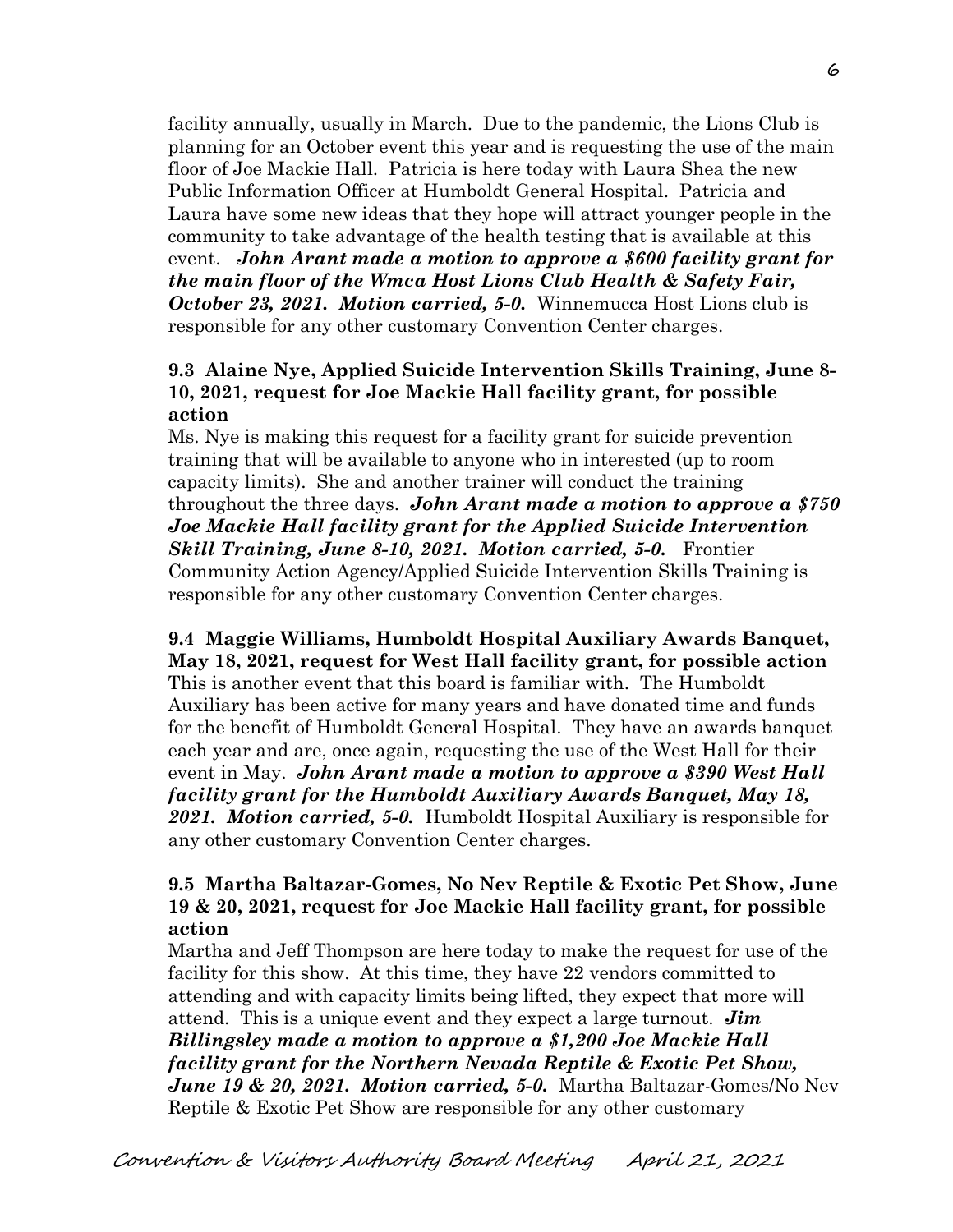Convention Center charges.

After the vote it appeared that there was a mix-up and Ms. Gomes had intended to ask for an additional underwriting to assist with advertising expenses. The board informed her that if she wrote up and submitted her request it could be added to the May meeting agenda for consideration.

**9.6 Jace Billingsley, Up From the Mucc Wrestling Camp, June 13-15, 2021, request for payment of WEC facility fees, for possible action** Jace has arranged through his foundation, Up From the Mucc, for Eastern Oregon University wrestling coaches, along with wrestlers, to conduct a camp in June at the Event Center. The participants will be from age 8 through high school. It won't be like a tournament where teams and families will converge on Winnemucca, but it should bring in youth from surrounding areas for a few days. *Brian Stone made a motion to approve payment of the facility fees at the Winnemucca Event Center in the amount of \$3,000 (3 days @ \$1,000/day) for the Up From the Mucc Wrestling Camp, June 13-15, 2021. Motion carried, 5-0.* When Jace booked the facility and began discussions about holding this event we thought he was going to use the arena area. But due to some scheduling issues, this event will utilize the Event Center concourse which has a rental fee of \$700/day so the total fee paid to Humboldt County will be \$2,100.

# **9.7 Kent Arrien, Humboldt County Shooting Park, request for Cooperative Funding, for possible action**

The Humboldt County Shooting Park has become a premier shooting facility due to the hard work of Kent and other volunteers. WCVA has supported their efforts throughout the years. Kent is asking for an increase in the annual amount from WCVA since the past year has been challenging for soliciting funds due to Covid-19 restrictions. The conservation dinners that donate to this facility were not able to have their banquets so no funds were raised. The board all agreed that this is a top-notch facility and were in favor of this request. *Brian Stone made a motion to approve a \$2,500 grant to the Humboldt County Shooting Park for operating and maintenance expenses. Motion carried, 5-0.*

# **9.8 Mary Lou Curti, Winnemucca Ladies Golf Club Couples Golf Tournament, June 5 & 6, 2021, for possible action**

This tournament is an annual event sponsored by the Winnemucca Ladies Golf Club. They attract participants from around northern Nevada. In the past, they have had the green fees waived by the city which has allowed them to produce this event without losing money. However, this year the city will not waive the green fees (but they will give them a break in the cost) so the Ladies Golf Club is requesting funds to help cover these increased expenses and also assist with the payout. *John Arant made a motion to approve a*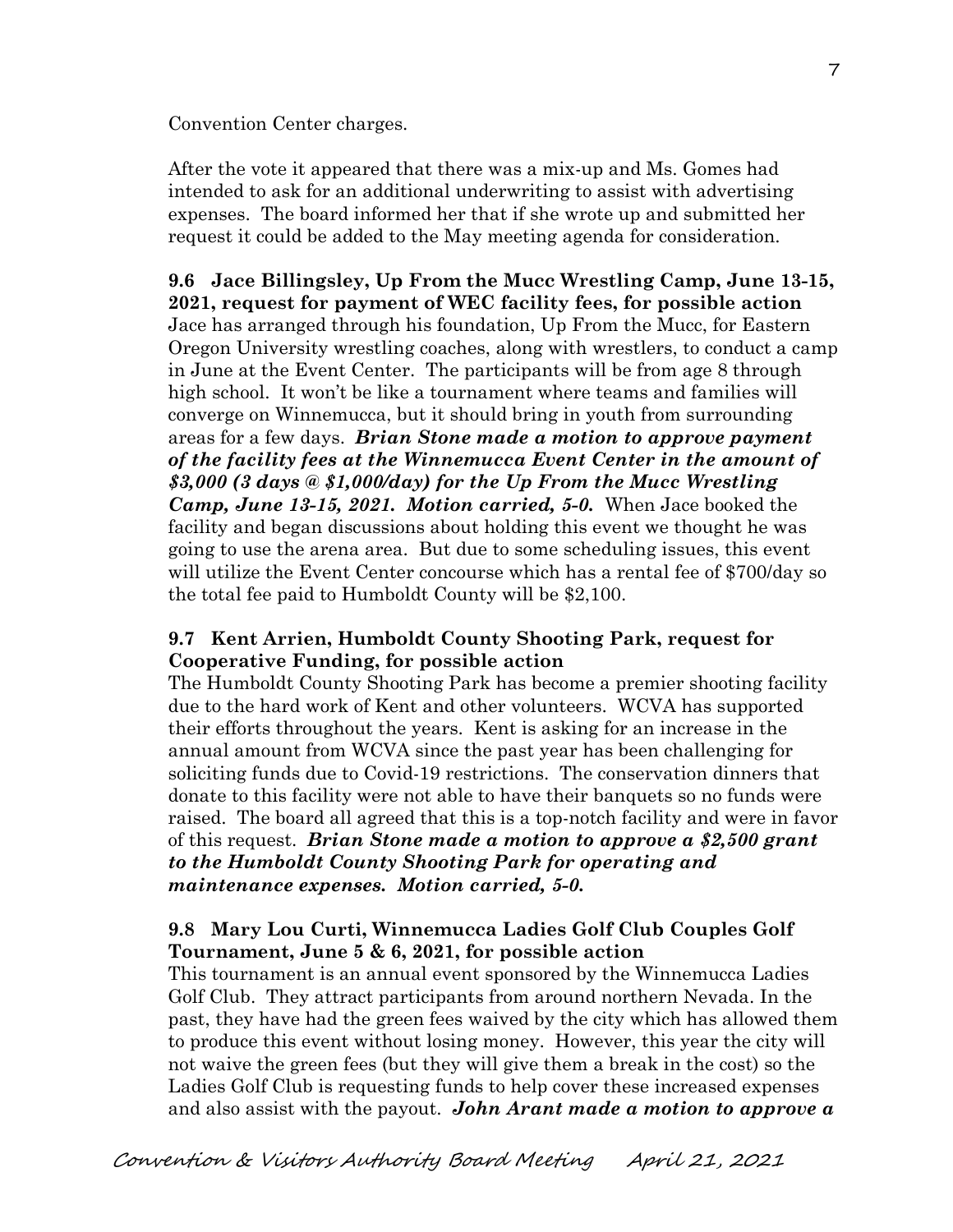#### *\$2,500 grant to the Winnemucca Ladies Golf Club for the Ladies Golf Club Couples Tournament, June 5 & 6, 2021. Motion carried, 5-0.*

### **9.9 Mark Evatz, Nevada Muleys Annual Fundraising Banquet, May 22, 2021, request for payment of Winnemucca Event Center facility rental fee OR request for Convention Center West Hall facility grant, for possible action**

The Nevada Muleys is looking to make a move from the Boys & Girls Club for their annual banquet. After touring the Event Center with Kim, they would like to hold their banquet at that facility. They will use the concourse and Kim will work with them to get drapes, etc. from the Convention Center to the Event Center. *John Arant made a motion to approve payment of the \$700 facility fee at the Winnemucca Event Center for use of the concourse by Nevada Muleys, May 22, 2021 for their annual fundraising banquet. Motion carried, 5-0.* 

**9.10 Jess Jones, Outlaw Broncs New Years Bronc Bash & Runnin' 4 the Money, originally scheduled for December 31, 2020 – January 3, 2021, but canceled after receiving grant & underwriting of \$20,000 from WCVA – receive further information from Jones on reimbursement to WCVA; consider, take appropriate action** Jess was notified of today's meeting and said he would be attending but is not here. The board agreed that he has not been very forthcoming with information they requested. Kim reminded this board that even though Jess was adamant that his event could proceed (even after the Winnemucca Events Complex closed to all events due to Covid concerns) he (Jess) did not ever return the contracts that were sent to him so he had no signed contract. Bill pointed out that the \$20,000 amount is above the amount that would be handled by Justice Court. The District Attorney would be the one to handle this if we were to proceed to sue him for these funds. Before we get to that point, the board would like to notify him by certified letter that we still want to discuss reimbursement and work something out.

### **9.11 Denio Community Club, request for Small Community Grant funding, for possible action**

Each year Denio Community Club is awarded \$4,000 by WCVA. The project list they submitted for reimbursement with their request totaled \$6,003.76. The board discussed past situations where these small communities had amounts approved that were above their annual awarded amount. This board could approve the entire amount and then notify the Denio Community Club that the amount over \$4,000 (\$2,003.76) will be deducted from their 2021- 2022 allocation. *John Arant made a motion to approve a Small Community Grant in the amount of \$6,003.76 to Denio Community Club. The amount is excess of their \$4,000 allocation (\$2,003.76) will be deducted from their 2021-2022 annual allocation. Motion carried,*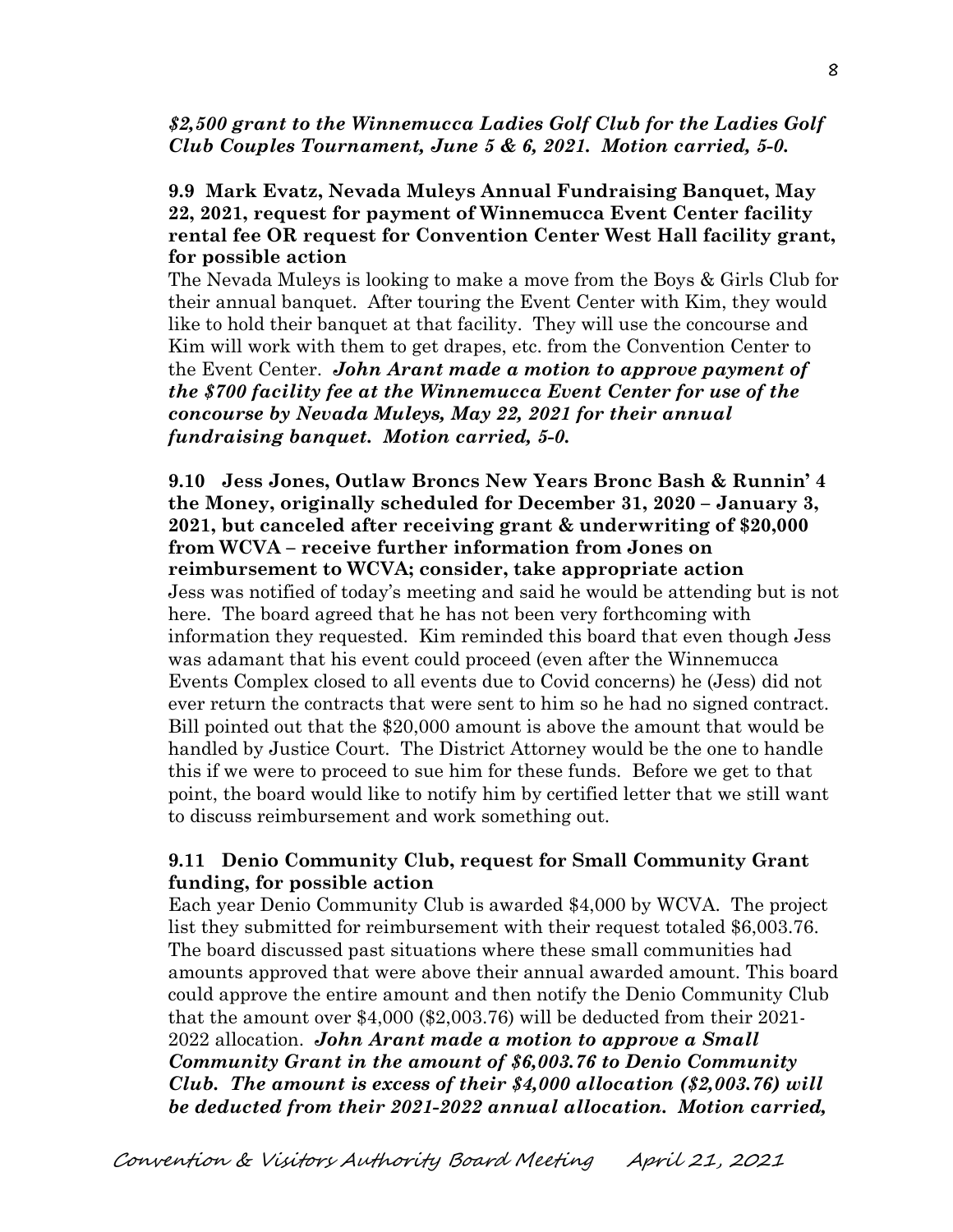*5-0.* 

#### **10. Director's Report.**

 **10.1 Koyote Kruisers, 2021 Kruise Car Show, June 19, 2021, \$500 event sponsorship, for possible action**

This annual car show in the park is a very nice event and Kim would like to support them with a sponsorship, possibly to help with the cost of awards. *Terry Boyle made a motion to approve a \$500 donation to Koyote Kruisers 2021 Kruise Car Show, June 19, 2021. Motion carried, 5-0.* 

**10.2 Shelly Noble retirement, discussion regarding replacement and authorization to solicit to fill the position, for possible action** Shelly has announced that she will be retiring this fall. Her last day will be October 1. Since the process to fill the position is lengthy, Kim would like this board to approve him going before the commissioners to request a waiver to the attrition policy to get things going. Also, he would like to bring someone in to work with Shelly at least 30 days before she leaves. *Jim Billingsley made a motion authorizing Kim to proceed with the process to replace Shelly Noble due to her retirement in October. Motion carried, 5-0.* 

**11. Secretary and Counsel, Monthly report, for discussion & possible action**

 **11.1 Chamber of Commerce Report for January 2021, for review** No report.

**11.2 Update on delinquencies, possible request for authorization for disclosure of confidential information of one or more licensees, for possible action** No report.

**11.3 Improvement projects status reports –** No report.

**11.5 COVID-19 developments** No report.

**11.6 Other Recent developments** No report.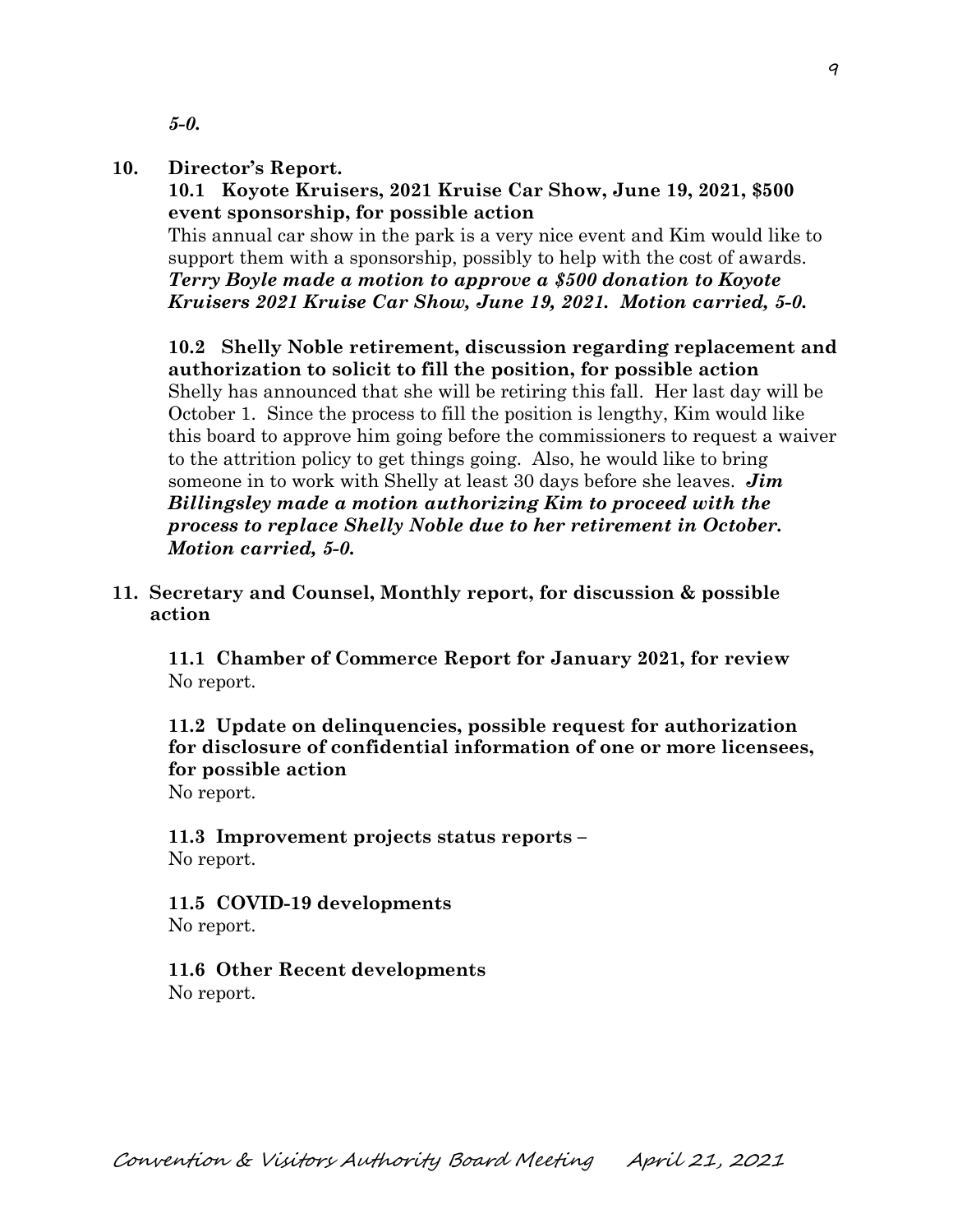## **12. Board Administrator.**

**12.1 Financial Reports, for discussion** No report.

### **13. Other reports**

### **13.1 Downtown businesses**

Jim reported that the city has received a letter from a citizen expressing concern with the dilapidated-appearing exterior of Joe Mackie Hall and Ben's Liquor Store. He asked if this board would like to start the process of a facelift for Joe Mackie Hall again. All agreed that they should start to look at their options again for this building and directed Kim to locate some of our previous plans and ideas.

### **13.2 Various project reports**

Kim reported that the WCVA parking lot lighting on Melarkey Street is completed and looks very nice. The lighting is much better than before. The new box stalls WCVA purchased for the WEC have all been installed and should be a great asset to our facility.

Base rock is going down in one of the campgrounds.

# **13.3 Night in the Country**

Brian notified Kim that through his sources he has learned that Night in the County, which is a country music festival held in Yerington for several years, is looking for a new home since the location of their festival has been sold. Kim and Brian have both tried to contact the event producer but have had no luck. They both feel that the Winnemucca Events Complex could host this festival.

## **13.4 Ranch Hand Rodeo**

Ron asked how plans for the upcoming Ranch Hand Rodeo Weekend were progressing. Kim reported that it should be a good weekend. The dog trials and rodeo are full. There are a few less horses in the sale this year but that was expected since people plan for specific sales and ours was postponed. All in all, it should be another good event. We are glad we could move forward with it, even if it is not on our traditional date, because it is hard to generate the momentum for a future event once it has been canceled.

### 1**4. Public Comment**

None.

## **15. Regular Business. Next Meeting. The Board confirmed the next regular meeting date of Wednesday, May 19, 2021, 4:00 pm.**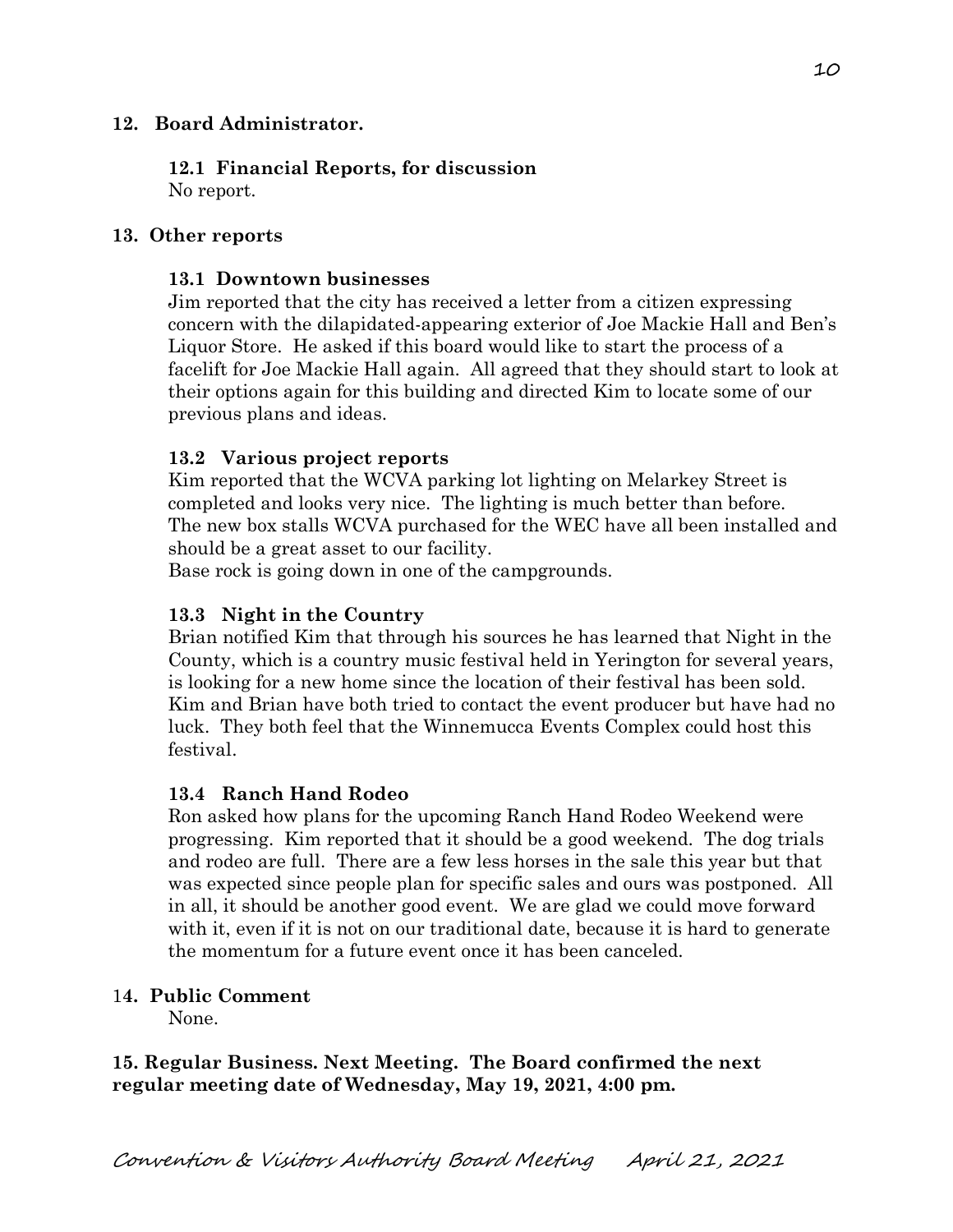# **16. Adjournment.** *Brian Stone made a motion to adjourn this meeting. Motion carried, 5-0.*

The meeting was adjourned to the next regular meeting, or to the earlier call of the Chairman or to the call of any three (3) members of the Board on three (3) working days notice.

Respectfully submitted,

Shelly Noble

APPROVED ON \_\_\_\_\_\_\_\_\_\_\_\_\_\_\_\_\_\_\_\_\_\_\_\_\_\_\_\_, 2021

As written\_\_\_\_\_\_\_\_\_\_\_\_\_\_\_

As corrected  $\_\_$ 

Winnemucca Convention & Visitors Authority Board

 $\frac{1}{2}$  ,  $\frac{1}{2}$  ,  $\frac{1}{2}$  ,  $\frac{1}{2}$  ,  $\frac{1}{2}$  ,  $\frac{1}{2}$  ,  $\frac{1}{2}$  ,  $\frac{1}{2}$  ,  $\frac{1}{2}$  ,  $\frac{1}{2}$  ,  $\frac{1}{2}$  ,  $\frac{1}{2}$  ,  $\frac{1}{2}$  ,  $\frac{1}{2}$  ,  $\frac{1}{2}$  ,  $\frac{1}{2}$  ,  $\frac{1}{2}$  ,  $\frac{1}{2}$  ,  $\frac{1$ TERRY BOYLE BRIAN STONE Chairman and Vice Chairman and Motel Representative Hotel Representative